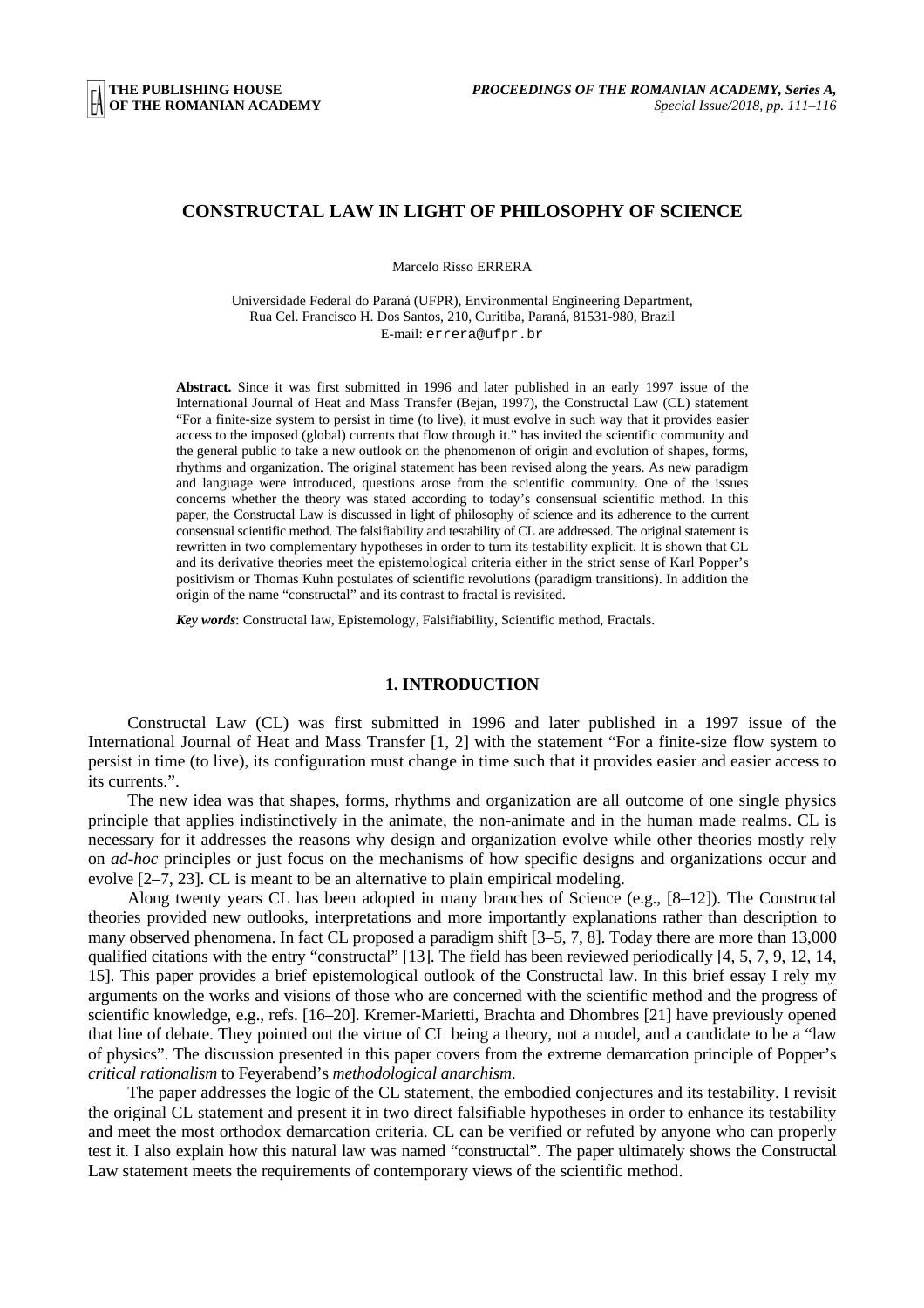# **2. ON THE PHILOSOPHIC METHOD BEHIND THE CONSTRUCTAL THEORY**

First let us acknowledge that Bejan's statement of the constructal law was a just a hypothesis within a theory, the constructal theory (a hypothesis itself), namely [1-7]:

*i. The generation and evolution of shapes, forms, structures, rhythms, i.e., design and organization in nature is a physics phenomenon;* 

*ii. Such phenomenon is the outcome of a principle: the constructal law;* 

With these two hypotheses and the CL statement comes an embodied set of premises [1–7]:

*Flow System*: It refers to anything that functions, biotic, abiotic or anthropic, separated from its surroundings through which any kind of flow associated to the system's purposes takes place. "A flow represents the movement of one entity relative to another (the background)" [2]. It however refers to a category of system with same features not to an individual specimen;

*Finite-size*: The system size is measurable (not infinitesimal, nor infinity) in way the system becomes macroscopic. It has discernible and measurable features;

*Imposed currents*: Anything that flows, as stated in the "Flow system", that is related to the functions of the system and that can be observed and measured in proper units;

*Persist in time (to live)*: It means that specimens of such flow systems are not "dead" in the sense they are still observable through time and currents still flow through it. Ref. [7] states that "a live system is one that has two universal characteristics: It flows (i.e., it is a nonequilibrium system in thermodynamics), and it morphs freely toward configurations that allow all its currents to flow more easily over time." In the CT paradigm to be alive is more than being in nonequilibrium with the surroundings;

*Configuration*: A set of discernible and measurable attributes that establish an arrangement of elements, shapes, forms in a particular form, figure, or combination of those and affects the access of the currents by the flow system;

*Evolve:* Something that undergoes the process of evolution. "Evolution means changes that occur in a discernible direction in time" and it is related to the purposes of the flow system [9];

*Greater (easier) access*: Easier access to the currents that matters for the flow system to be alive (to be functioning) either within the system or outside the system;

*Design*: Ref. [9] states design "…is a plan, a scheme, a project with purpose or intention (aim) for an outcome. Design is the arrangement of parts, details, form, and color, so as to produce a complete unit that has purpose";

*Time scale*: There is implicitly the premise that the changes in configuration are discernible in a compatible time scale in which design evolution can be accounted for.

The two claims of the CT resulted from observations under the spirit of inductivism in the sense that inductive reasoning is the process by which a small set of observations is used to infer a larger theory without necessarily proving it at the moment it is stated. It is a leap, a risk, a scientist takes in the direction to explain phenomena that the prevailing paradigms of science seem to fail to do so.

In his 1996 paper Bejan [1] made use of design of electronics cooling to introduce his theory. He went beyond the technological problem addressed in the paper and took the risk of registering his insights in the old question of the origins of observable "design" in nature and in the human civilizations. Bejan did that instead of playing the so-called Popper's "game of science" which Thomas Kuhn also referred to as "normal science" [18, p. 35]. Kuhn stated it is often unwittingly adopted and it does not question the established paradigms.

Bejan and collaborators have since applied the ideas and the CL hypotheses to a variety of problems (e.g., [1–5, 8–10, 23]). To say the least it has be proven to be an effective method of design [2] – it became indeed a useful paradigm in almost 1900 qualified papers [13].

In order to provide a more conventional framework for CT, Bejan and collaborators also introduced more elements of the established body of knowledge such as Classical Thermodynamics [22], Irreversible Thermodynamics [23] and the accompany mathematics. Bejan argues thermodynamics is the appropriate field to study design evolution as physics (e.g., ref. [15]). By the same token, he also claims CL is a complementary law of thermodynamics (e.g., [15]). In the recent years, the constructal theory has been taken to a higher level of generalization. Now it claims to be a broader paradigm. It is a new way of thinking at everything that "lives" and what "life" itself is [2, 5].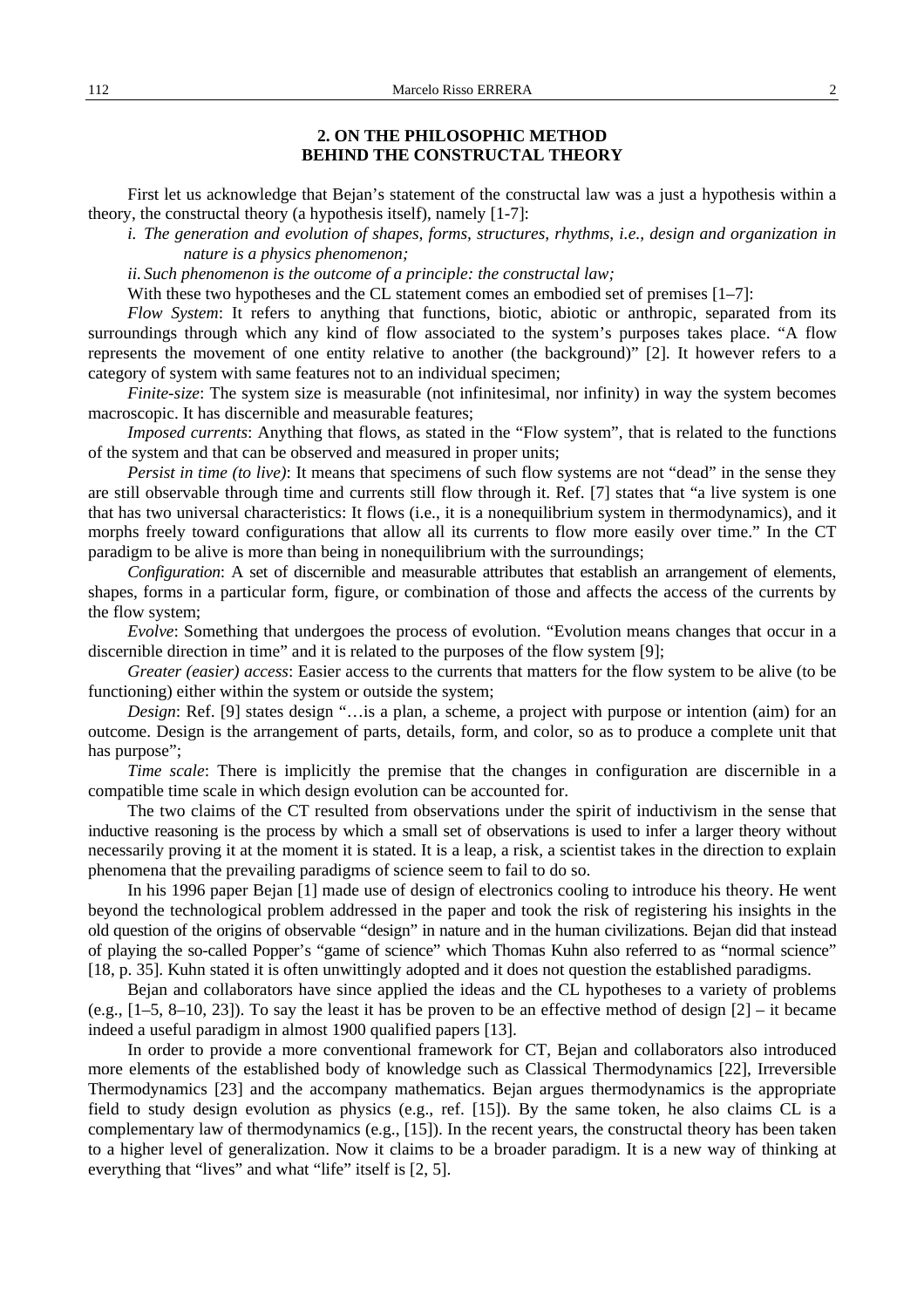Today constructal theory (and constructal law) is undoubtedly an established field. There is now a network of collaborations with published results [13]. Perhaps is fair to say in the last twenty years CT has climbed the steps of *transitional paradigms* [18], when it is already adopted by some and still refuted by others. One then should question of what is a fair framework to accept or refute CT?

Initially one ought to make sure the CT belongs in science. There are four main schools of thoughts in philosophy of science that deal with *demarcation*, namely, *inductivism* (Bacon), *falsificationism* (Popper) *transitional paradigms* (Kuhn) and *methodological anarchy* (Feyerabend), e.g., [16, 17].

The most rigorous school of demarcation is provided by Popper's *critical reasoning* or *falsificationism*. Essentially he proposed all scientific hypothesis, proposition or theory must be *falsifiable*, which is the inherent possibility of a theory of being logically tested (*testability*) or the possibility to prove a theory to be false. In sum, a *true* scientific theory must provide the opportunity to be refuted in the theory's statement. Most of today's "good" scientific experiments adopt the paradigm of *falsificationism* (e.g., [16, 17, 20]).

The two main statements of the Second Law of thermodynamics are good examples of falsified statements (e.g., [6, 9]):

Clausius: *No process is possible whose sole results is the transfer of heat from a body of lower temperature to a body of higher temperature*.

Kelvin: *Spontaneously, heat cannot flow from cold regions to hot regions without external work being performed on the system*.

They were stated in XIX century. The negative tense of those statements helps design experiments to test the validity of the claims. However unlikely, it is possible that one day a test will show Second Law to be false or not *universally true*. All that it takes is one single false outcome of test.

*Falsificationism* has been criticized for being too limiting and also that there were instances in history when scientific breakthroughs took place without following the *good science* consensus of its time [18, 19]. The excessive positivist and dogmatic nature of *falsificationism* has been highly questioned (e.g., [16–19]). Is there *scientific truth*? And if there is, is *falsificationism* the only proper method to find them? Can theories be truly verified? What is a proper test?

Perhalps all scientists can do is to propose and test theories hoping to make contributions. In any case, proper testing would require *verification* or *confirmation*. *Verification* would be the ultimate test of a claim. It is a rigorous way to classify a theory valid or invalid. Nevertheless, Rudolf Carnap proposed confirmation instead of the plain and absolute verification of claims. As long as a theory passes proper testing it goes confirmed (e.g., [16, 18]). In confirmation theory there still remains to establish what counts as evidence, how well evidence supports a claim and how much evidence is needed to support a claim [16, 17, 19, 20].

I argued that Bejan made use of *inductivism* to propose his theory in ref. [1] and created a *transition of paradigms* as opposing to following the *normal science* [18]. Constructal theory is so general it is hard to conceive tests in short time. Bejan took the leap of faith out of the orthodox Popper's *critical reasoning*. He probably just realized that *normal science* or the *game of science* would not allow the investigation to go further.

There is a school of demarcation that proposes full freedom. The so-called *methodological anarchy* was set forth by Paul Feyerabend in his book "Against Method" [19]. According to Feyerabend there should not be a "scientific method" as a doctrine or as a rule. The continuous quest for answers will filter what works and what does not. Strict rules will only inhibit the progress of science. Furthermore excessive weight on evidence may be flawed because evidence may be contaminated. One should not discard theories because it is hard to be *tested* or *verified*. Good examples of theories that otherwise would have been discarded at the first moment are the statements of the second law of thermodynamics. Those verbal propositions turned out be one of the foundations of classical thermodynamics.

Bejan and Lorente consider science a construct of human civilization that itself follows the constructal law: "Science is an evolutionary design in which what we know – what is true, what works – becomes simpler, more accessible, and easier to teach." Perhaps it was not accidentally Bejan closed his last review paper [15] saying, "Science is self-correcting".

The present arguments do not claim "anything goes" but the understanding that CL and CT were not intended – and probably should not have – to meet the orthodoxy of restraining doctrines.

It seems there is not, perhaps there must not be, a strict rule for a fair framework of *testability* and *confirmation* for CT, CL or any other theory that presents itself as candidate to explain the observations of forms, shapes, design, rhythms and organization that are ubiquitous in *nature*.

Still, in the next section I show how CT and CL fit in the school of thoughts of scientific method.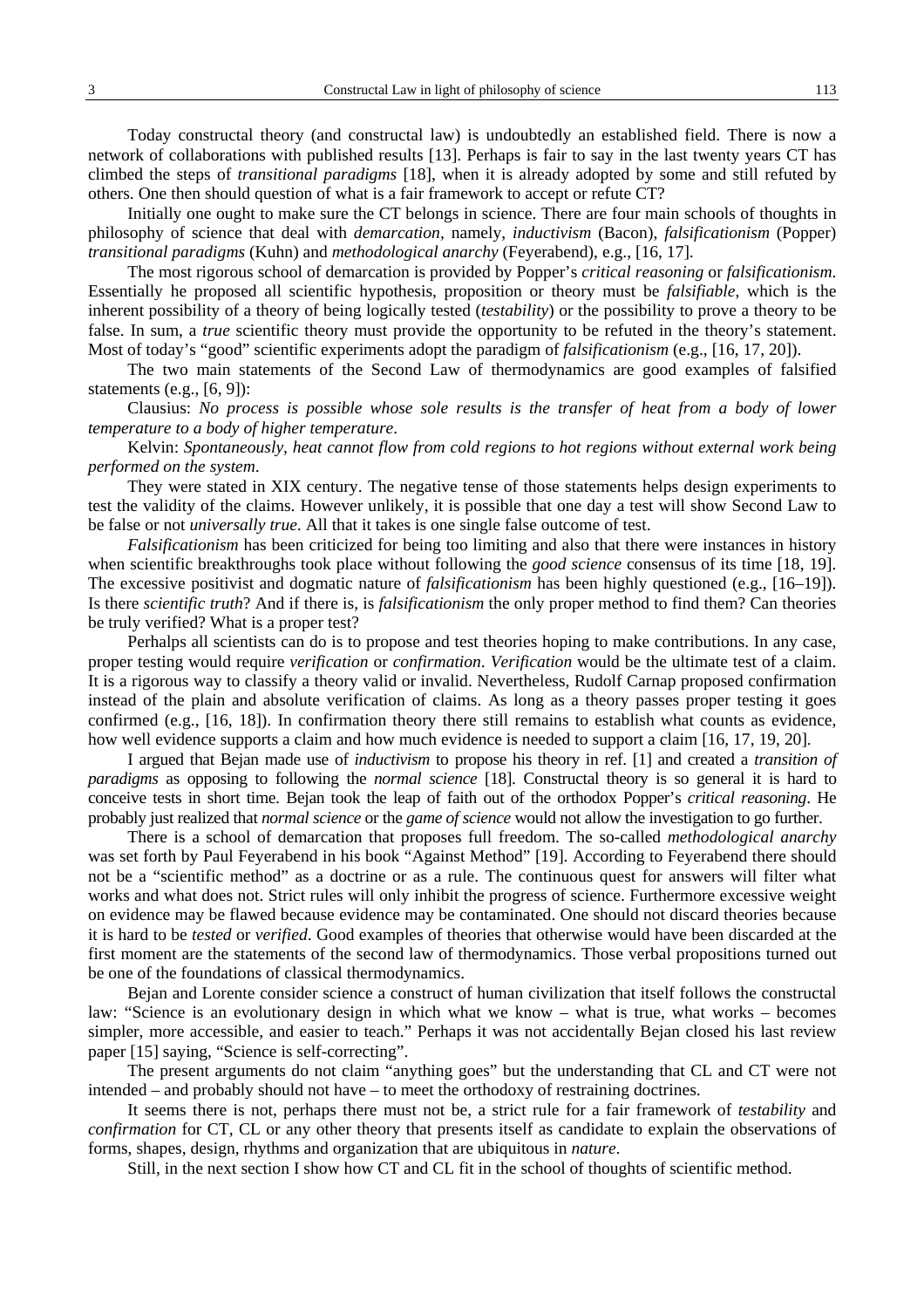## **3. HOW CONSTRUCTAL THEORY AND CONSTRUCTAL LAW MEET THE REQUIREMENTS**

By now it is fair to say the statement of the constructal law as well as the constructal theory are in conformity with *inductivism*, with Kuhn's *paradigms transition* and with *methodological anarchy* in science. There remains to address how CL and CT fit in Popper's *critical rationalism* or *falsicationism*.

Published criticism on CL and CT have been based on arguments comparing the performance of specific designs, that the law is not precise neither mathematically sound, and that it does not follow the most accepted *doctrines* of the scientific method in physics. Some of those arguments have been addressed (e.g., [4, 6, 7]). Some of that criticism came from advocates of competing theories for particular fields. Most criticisms have also been made in websites never in the scientific literature. The legitimacy of those critics, most often anonymous, is highly questionable.

Many of the theories based on the constructal law use *deductive reasoning* (e.g., [1, 2, 9, 10, 15]).

Constructal Theory is not modeling even though one can build models from it. It is the conjecture that supports the idea that any occurrence of organization and design is the result of a sole natural principle. And being so, it is fair to say it is part of physics as we know today. CL was proposed as law from the start [1] and later argued as such by Kremer-Marietti [21] because it could not be deduced from any other known first principles. Therefore it remains to be shown whether CL and CT can be tested as a scientific theory following the prevailing practices or if it is just taking the long path of paradigm shift.

The first part of the constructal theory is: (i) *The generation and evolution of shapes, forms, structures, rhythms, i.e., design and organization in nature is a physics phenomenon*. The validity of this conjecture will depend more on the meaning of the terms *design*, *organization*, *nature* and *physics*. The two additional embodied premises are the following (e.g., [5, 7, 9]):

*Nature*: comprises of the so called natural world in the ordinary sense and the world built by human civilization;

*Physics*: it means the knowledge of nature. The branch of science that studies the observed natural world. Alternatively the field which goal is to analyze and understand the natural phenomena of the universe.

One can agree or disagree with a statement only in view of its premises. If one takes the conventionally and often excessive *positivist* mindset of physics, at first one tends to disagree with CT statement (i) since there is no formula with physical quantities in conventional physical units.

The CL statement (ii) [1, 2, 5, 7, 15] can be rewritten to meet falsifiability requirements as Popper proposed. Two distinct logical parts can be identified and will be treated separately. First, that design changes over time (H1), and second, on the direction and conditions those changes take place over time (H2). It thus follows that a sequence of falsifiable hypotheses can be set forth. And if both of them are falsifiable, hence the main CL statement can be false. CL is thus falsifiable.

The first hypothesis (H1) considers the established premises of finite-size system, flow system, freedom to morph, life, imposed currents, changes over time and design in physics:

H1: *It is impossible for the design of a living finite-size flow system with freedom to morph to stay unchanged over time when currents are imposed through it.* 

One credible evidence of the possibility that a system design remains unchanged under such conditions will disprove H1, then H1 will be false and ultimately CL will be false. CL is thus *falsifiable*. A proper test condition requires a reasonable time scale.

*Confirmation*, *sensus* Carnap, tells us H1 will be considered valid whenever the observed data matches the theoretical predictions of prescribed properties. In this case, they are the discernible and measurable geometric features, rhythm, etc. If the claim is confirmed extensively and long enough, the scientific community adopts H1 as a paradigm and universal as seen in other historical instances (e.g., Second Law).

H1 is in "negative" tense as the classic statements of the second law of thermodynamics. Worth noting Clausius and Kelvin took the risk of not testing all possible imaginable and feasible situations that second law covered. That so because it covers everything and it would be infeasible. Nonetheless both statements are *falsifiable*. It suffices to find one single observation that contradicts their claims to turn their statement of the second law false. The second law has been tested exhaustively, always confirmed and it has become one of the pillars of physics. The hypothesis H1 can now follow the same course.

The second part of the CL statement deals with the direction design changes take place: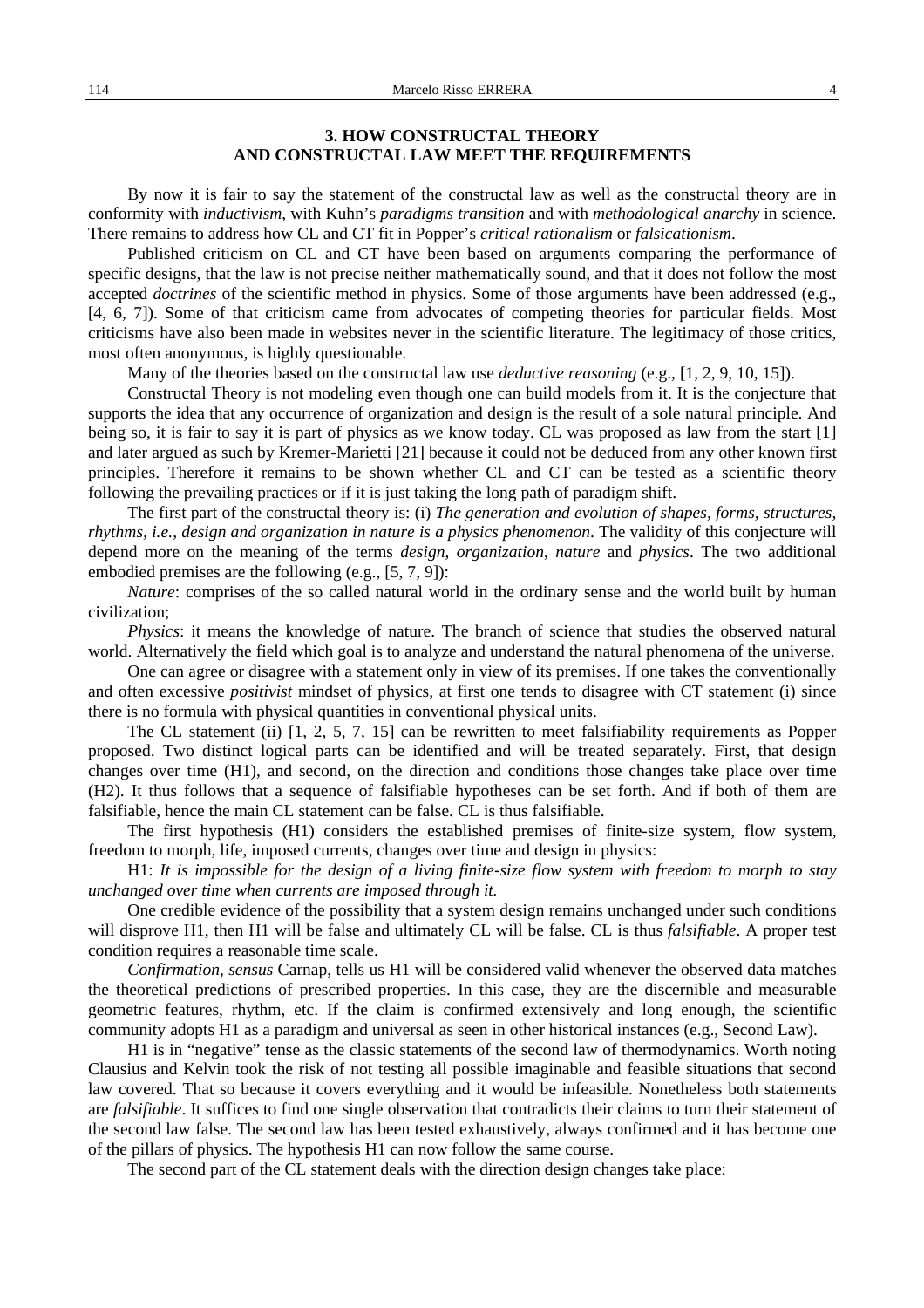H2: *It is impossible to a living finite-size flow system persist in time when the designed changes that occurred progressively impede the access to the imposed currents that flow through it.* 

The falsifiability of this statement relies on the fact that it is conceivable to measure how easy is the access to the imposed currents (e.g., a measurable property such as flow resistance). The observations will then quantitatively show greater access in time, or not. If not, H2 is false thus making H2 *falsifiable*. Hence CL is *falsifiable*. Noteworthy is that the possibility of no design changes is covered by H1.

With the two parts of CL, H1 and H2, being *falsifiable*, by straight logic CL is *falsifiable*. They are *falsifiable* to fulfill the expectations of Popper unconditional followers (*critical reasoning*). The complexity that arises to test both hypotheses is mere consequence that they are in the verge of a new paradigm as Kuhn [18], Kordig [2] and Feyerabend [19] pointed out.

The last argument will be whether CL can be derived from another first principle. So far it has not [7, 15, 21].

And there is another challenge for the skeptic scientific community: to show why, not how, design emerges by any other means other than invoking the CL or a logically equivalent statement.

All the theories built by invoking the CL are subject of their own requirements of *falsifiability*.

## **4. THE NAME "CONSTRUCTAL"**

"Constructal" was a coined in 1996. A theory's name carries its own meaning. The very first phenomenon addressed by CT was the occurrence of *dendron* structures. The first tree-shaped network ever predicted, not modeled, was the heat-conducting tree for cooling electronics [1]. By the time CL was being stated, fractals were still novelty and a hot topic. The resemblance of fractals illustrations to natural designs [25] stunned the public and overshadowed theories that sought the physics of the nature forms and structures. It seemed that it was the final word: "nature is fractal".

Indeed fractals are a powerful mathematical resource for many things. Since our earlier studies we knew no one was predicting theoretically any of those forms and drawings. They were all descriptive computational artistic rendering based on empirical observations. Prof. Bejan said those renderings could as well be made by a hand drawing with a paintbrush since they did not embody any physics deductive reasoning [1, 4, 6].

We then found a ten-years old editorial calling for the physics behind fractals in agreement with our impressions [26]. It is worth quoting Kadanoff: "(…) *However, further progress in this field depends upon establishing a more substantial theoretical base in which geometrical form is deduced from the mechanisms that produce it."* The editorial ended with *"*(…) *Despite the beauty and elegance of the phenomenological observations upon which the field is based, the physics of fractals is, in many ways, a subject waiting to be born.*"

It so happens that Constructal Theory showed fractals alone do not deduce natural forms. One can make fractals resemble natural forms as one pleases, but not deduce those forms. Furthermore CT showed natural forms and structures can and must be fully described in classic Euclidian space. Fractals work from large to small until an arbitrary *inner cut-off* scale in order to be represented in paper or screen, while constructal theories showed that forms and structures could be deduced by physical principles if they are seen in the opposite direction of fractals. Branching was replaced by confluence [1, 6]. CT also predicted there would be a smallest scale where the confluence of diffusive slow flow regime would meet the advective fast flow regime. Treeshaped structures were fully deduced in a progressively growing direction until an area or volume constraint was met [1, 6]. Parts were put together instead of broken apart (fracture). Bejan's training in Latin came in hand to find the word "construere".

### **5. CLOSURE**

In this brief essay, I reviewed how constructal law and constructal theory fit in the main schools of thoughts of scientific methods. Constructal law and constructal theory formed a new useful and explanatory paradigm. The new paradigm is facing the expected resistance from the *establishment*, which is mostly adept to the positivist approach set by Popper's *critical reasoning* or *fasificationism*. I showed that with little adaptation of the original statement, constructal law and constructal theory meet the strictest contemporary paradigm of the scientific method: constructal law and constructal theory are *falsifiable* and *testable*.